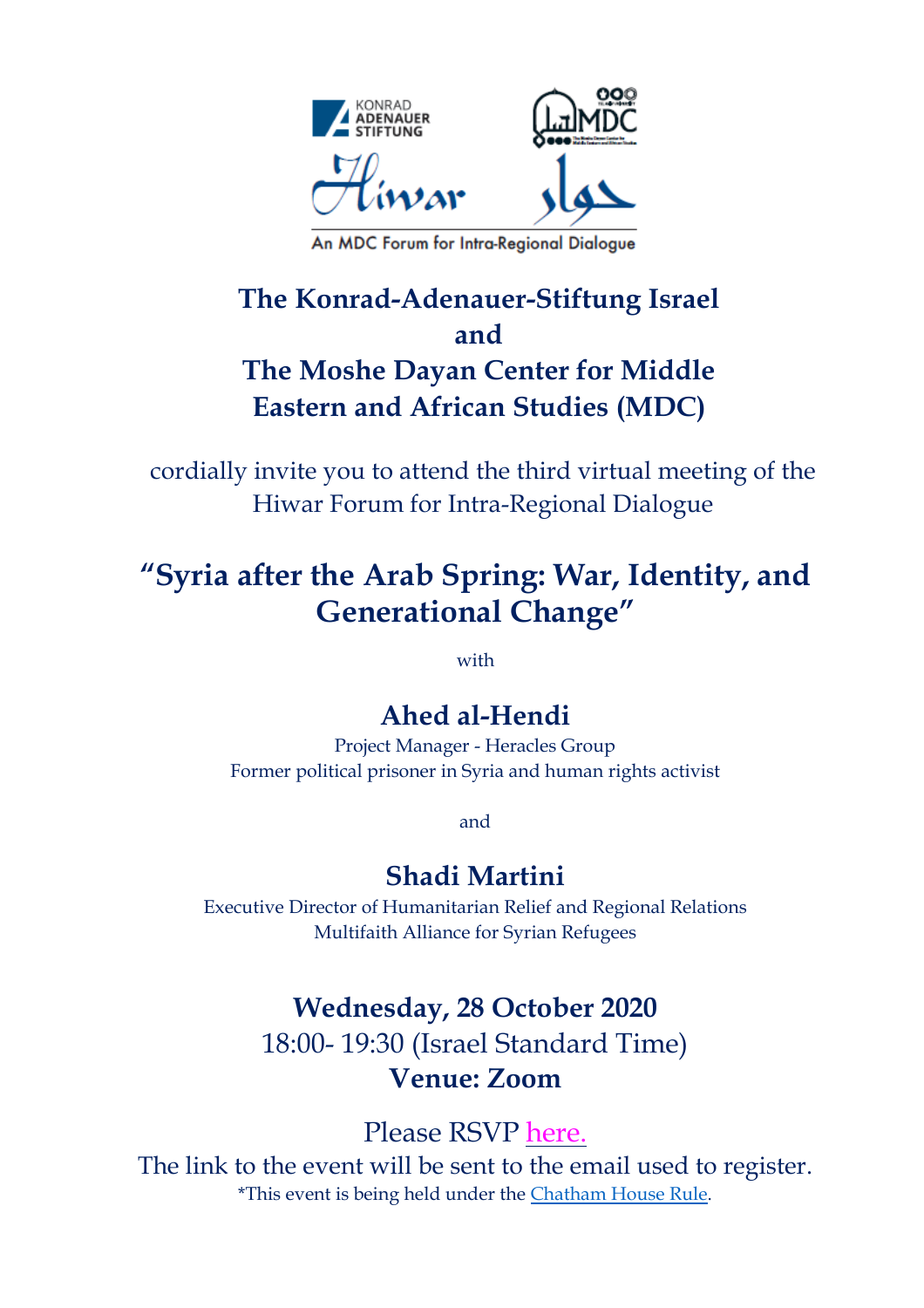Syria was often described as the "last bastion of Arab nationalism." It took an active part in all military confrontations against Israel since 1948 and continues to play a vital rule in the "axis of resistance" that serves as the main link between Iran and Hizballah. However, the Syrian war, which has devastated Syria, has changed Syria's political dynamics.

In our dialogue we will speak with two Syrians who have experienced the Syrian war, the Syrian transition and have found themselves doing their part to create a new discourse in the region.

#### **Bios**



**Ahed al-Hendi** is a Syrian-American human rights activist who has lived in Washington, DC since 2009. In December of 2006 he was detained in Damascus and spent 40 days in prison for cofounding a pro-democracy group known as Syrian Youth for Justice. He subsequently fled Syria to Jordan in April 2007. When Syrian protests began in 2011, Al Hendi became one of the most outspoken Syrian activists in the US, speaking in support of democracy. He has briefed many Members of Congress, and he has met with President George W. Bush, former Secretary of State Hillary Clinton, President Trump and other high-level officials. His research on the Middle East has been

published in Foreign Policy, Foreign Affairs, Wall Street Journal, Daily Beast, Huffington Post, Reuters, CNN, al-Hayat, and al-Mustaqbal. He has been interviewed by many International and Arabic TV networks such as CNN, Bloomberg, Al Jazeera, al-Hura, France 24, and Russia Today. He has also lectured at the US Institute for Peace and the New American Foundation. Al Hendi works as Project manager for the Heracles Group. The Heracles Group is s U.S. based organization that supports development of sustainable agriculture, inclusive educational programs, holistic medical institutions, and helps implement a selfsustaining economic model that stimulates growth, prosperity and interconnectedness across international communities.